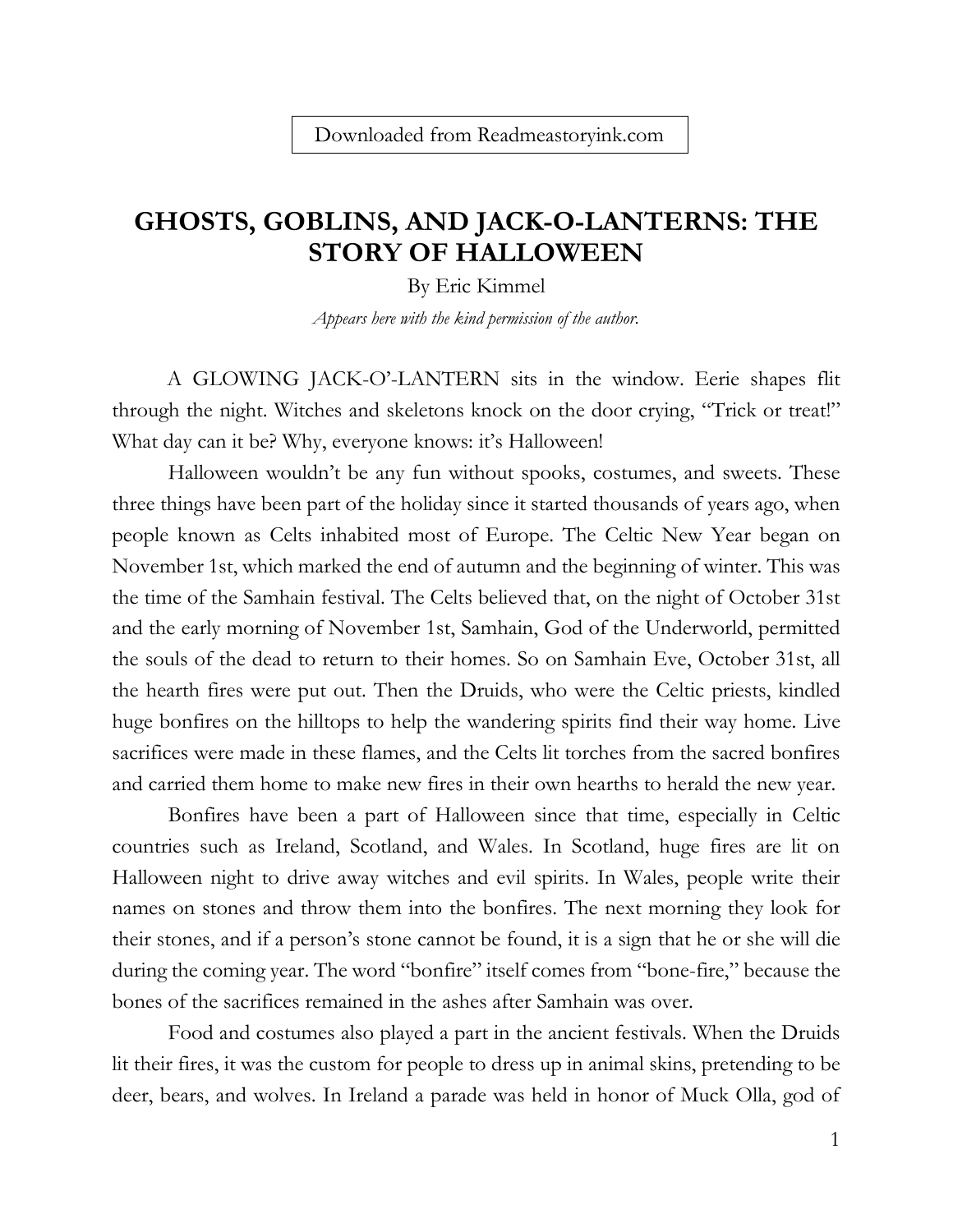fertility and plenty. The leader of the parade wore a white robe and a mask made from a deer's head and antlers. Those following behind begged food from the people and houses they passed—an early form of trick or treat.

When the Romans conquered the Celts and moved to Gaul (now France) and Britain in the first century A.D., they brought with them their own late-October holiday, the Feralia, an occasion of great feasting in honor of the dead. October was also the season when nuts and apples were harvested, and special ceremonies were held in honor of Pomona, the patron goddess of fruit bearing trees. It was only a matter of time before these Roman customs merged with those of Samhain, and the end of October became a time for going to parties, eating nuts and sweets, and—what else?—bobbing for apples!

However, this autumn festival wasn't called "Halloween" until centuries later, when Christianity became the official religion of the Roman Empire, and all pagan rituals were banned. The Church changed the old holidays into Christian celebrations, and, in 800 A. D., two new holy days were created to take the place of the ancient Roman Feralia. They were All Saints' Day on November 1st, and All Souls' Day on November 2nd.

Each day of the Christian year commemorated a particular saint, but there were always more saints than days. All Saints' Day, sometimes called All Hallows Day, was created to honor any saints who might have been left out. ("Hallow" was an early form of the word "holy"; hence, a day for all those who were holy.) All Souls' Day, like the old Samhain and Feralia festivals, was celebrated to honor the dead. The actual celebration of these two holidays began on the night of October 31st, the evening All Hallows Day, which was called All Hallows Even or Hallow E'en, now known as Halloween.

Because of its association with the dead, Halloween has always been a time for telling ghost stories. One story told in Scotland and Ireland has to do with a spirit called Jack of the Lantern. According to the tale, this Jack was a wicked fellow who did one evil deed after another. When cautioned to mend his ways, he laughed, saying he had no hope of Heaven and no fear of Hell, for he no more believed in one than the other. When Jack died, neither Heaven nor Hell would have him, and so he was condemned